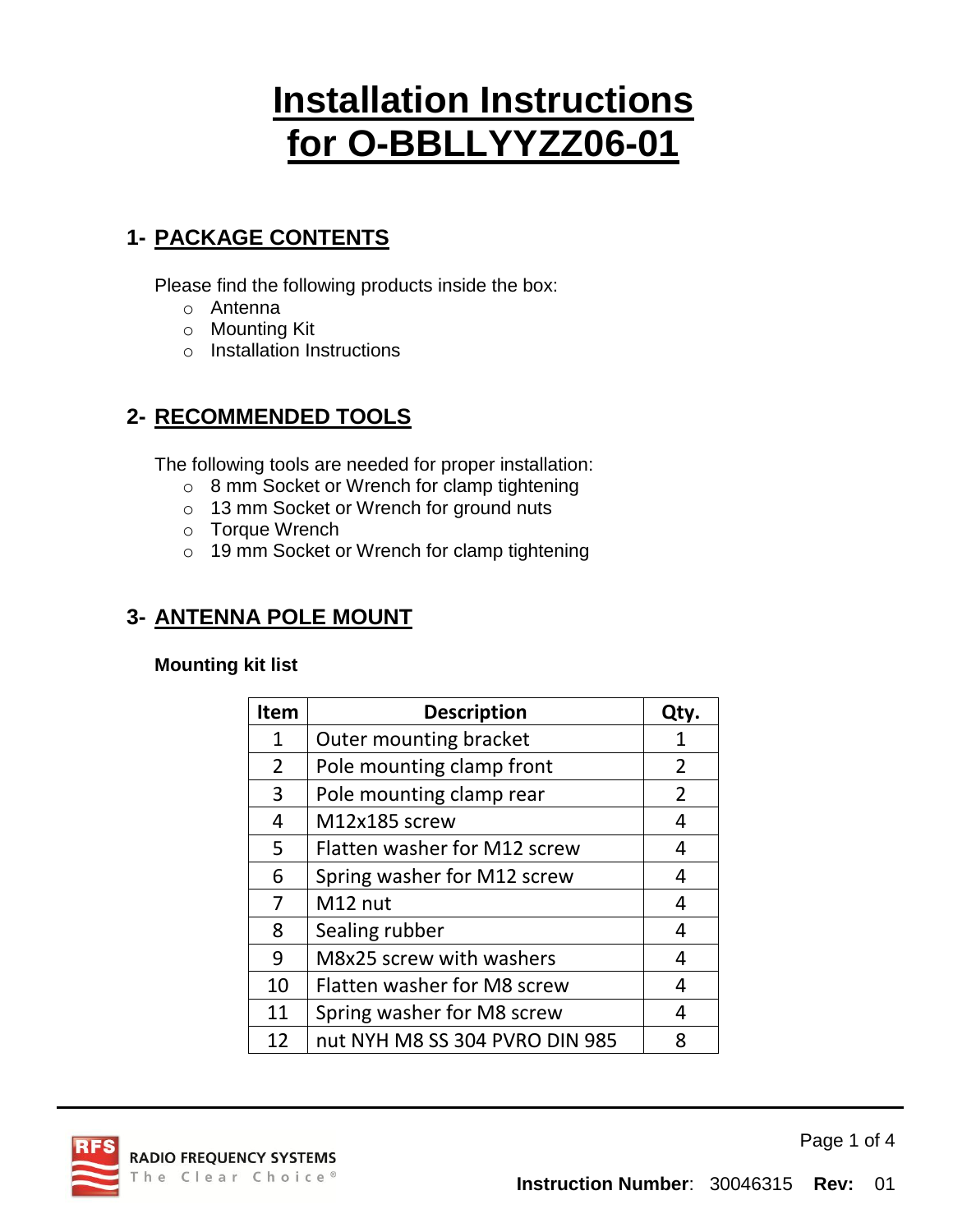#### **Assemble step**

1. Assemble item 2 to item 1 by M8 screw, washer and nut (with 11Nm / 8 ft-lbs torque).



2. Assemble above sub-unit and item 8 to antenna by M8 washer and nut (with 11Nm / 8 ft-lbs torque). **NOTE: The convex steeliness ring on item 8 MUST be inserted to end plate of antenna.**



3. Connect item3 to above sub-assembly by M12 screw, washer and nut (No need to tight).



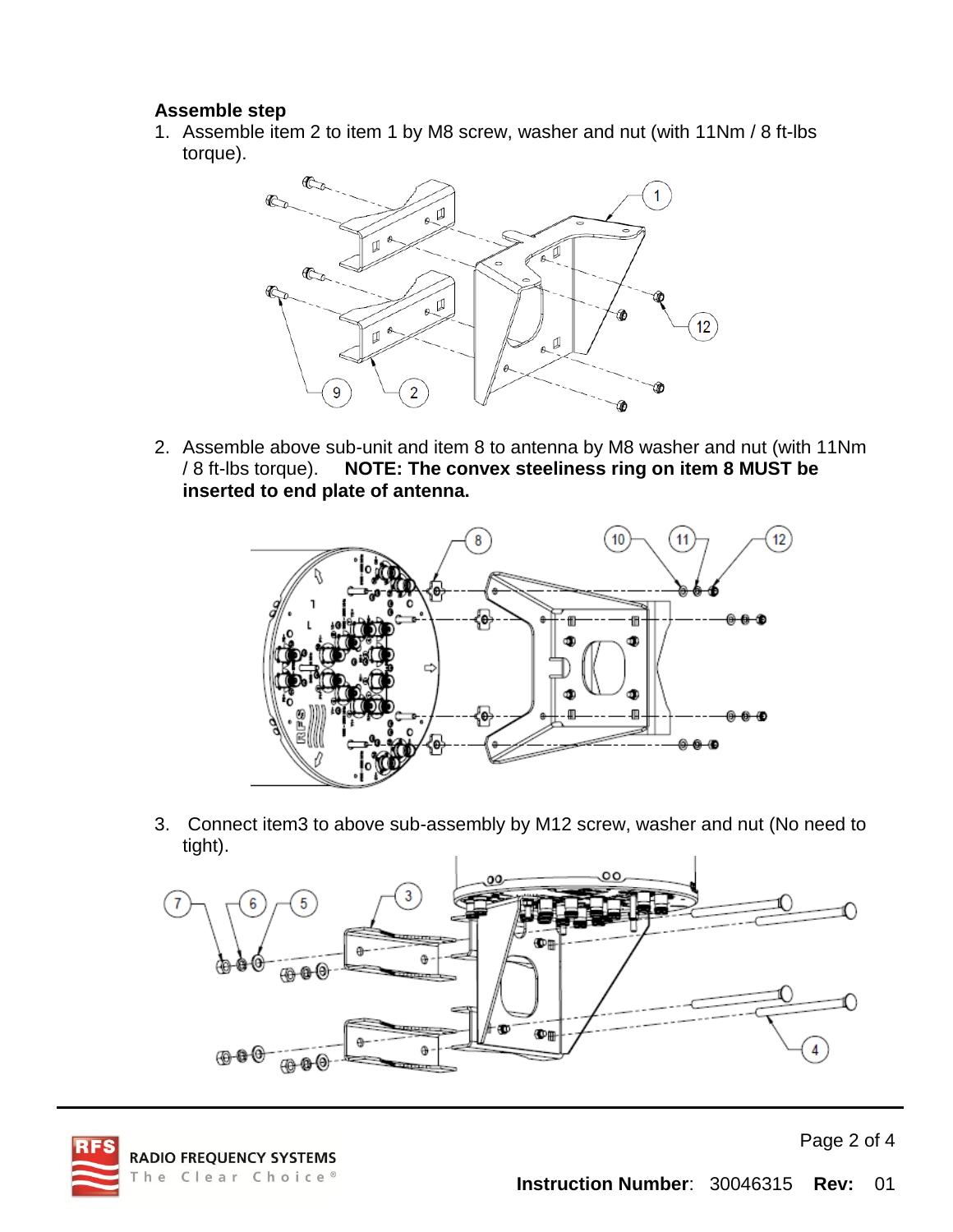4. Insert the full assembly to pole (*diameter between 60 mm & 120 mm*) and tight M12 nut with 40 Nm / 30 ft-lbs torque.



- 5. Connect the Antenna to the system by means of jumpers.
- 6. When attaching the jumper cable 4.3-10 connector coupling nut to the antenna 4.3-10 female connector it is mandatory that the jumper cable meet the 4.3-10 female connector of the antenna straight in line
- 7. Press the inner part of the jumper cable connector into the antenna connector and maintain this pressure when turning the jumper coupling nut. Once aligned, the jumper coupling nut will fit the thread of the female connector correctly and it will turn smoothly. Tighten the jumper coupling nut by hand.
- 8. Use a torque wrench to tighten the connector assembly with11 Nm /8 ft-lbs torque. The torque wrench must be perpendicular to the antenna connector flange and jumper cable connector coupling nut when tightening. Note: No angular torque from the jumper cable is allowed at any time.
- 9. For additional protection against harsh environmental conditions, insulate all connector connections. See the Connector Insulation Section.

### **4- JUMPER CONNECTION DETAIL**

The torque wrench must be perpendicular to the antenna connector flange and jumper cable connector coupling nut when tightening.

Note: No angular torque from the jumper cable is allowed at any time. Fluctuation between the antenna and the jumper axes  $\lt \pm 2.5^\circ$ 

### **5- CONNECTOR INSULATION**

For additional protection against harsh environmental conditions, connector connections may be insulated using weather sealant.

This insulation is performed after all 4.3-10 connector coupling nuts have been tightened as specified in the instructions.

RFS offers a variety of solutions that can withstand extreme weather temperatures and conditions, offer UV protection and are available in a variety of colors for easy tower-top cable identification. Contact a sales representative for ordering information.